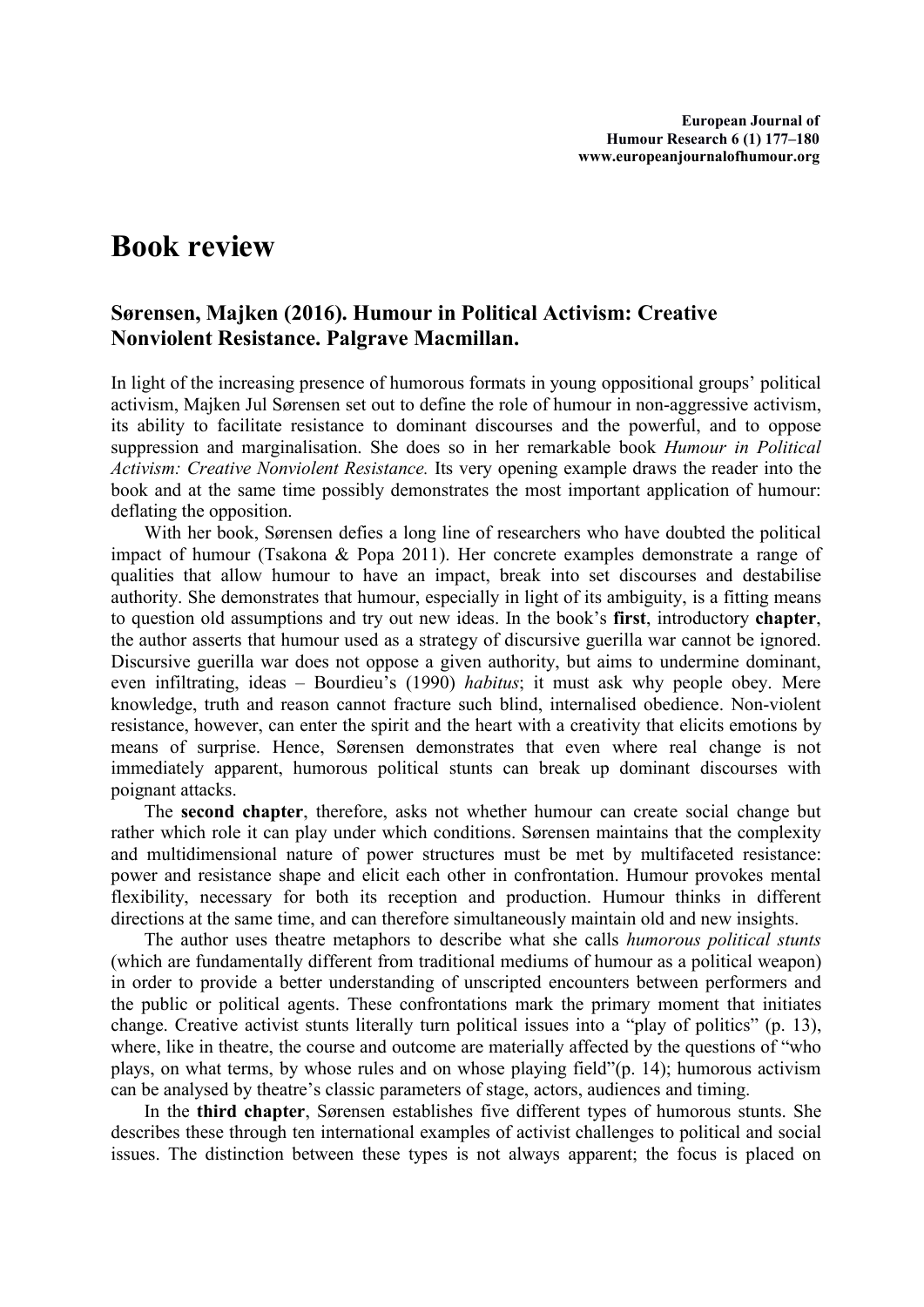differences in method. The examples provided might inspire activists and can even be used as a manual and individually adapted.

A summarising table (p. 62-63) establishes the types of the humorous political stunts examined: supportive, corrective, naive, absurd or provocative. Their classification is based on the positioning of the performers in relation to dominant discourses, the theatre metaphor, the statement to the powerful, the statement to the audience, and, finally, the relation to non humorous protests.

The choice of a given kind of humorous stunt is guided by the actual power play and its potential dangers as well as the aim of the critique and therefore the decision whether protest is to be open, hidden, questioning, aggressive or ridiculing. The incongruities that amuse the audience must be directly related to the power relations and open a dialogue with the authorities. The potential success of a humorous stunt is inscribed at the very moment the public notices or decides that the comic stunt is a political protest. The uncertainty of this moment entails openness for new information and perspectives. Emotions such as doubt, uncertainty, disruption, consternation or even fear are evoked, creating the decisive difference to conventional protests, which often merely reinforce existing opinions. Humorous creativity provides a cognitive detour that interrupts a psychological circuit. Unpredictable, hidden, humorous activism is a promising alternative in political circumstances that do not permit open criticism.

The **fourth chapter** takes a closer look at the Swedish anti-military network Ofog at hand of activist interviews, analysing how humour can facilitate outreach and mobilisation and also create and sustain a culture of resistance. She concludes that comic stunts are not only quick to gain the attention of mainstream media, but can also make direct connection with the audience, the general public. Making people laugh establishes openness that surpasses the closed mindset of anger. The comic activists are perceived as distanced from themselves, which helps in conveying their message. Humour can playfully loosen inter-human boundaries and thereby simplify communication; it can gain attention and be a wake-up call. Revealing absurdities highlights the random nature of habitual patterns and thereby instigates their disruption. Humour's memorable nature means that comedy can elicit a permanent critical approach.

Irony, as a particular subset of humour, possesses an additional quality. The task of solving a puzzle that is not immediately apparent gives the audience a moment of understanding that boosts their self-confidence: they feel clever. However, Sørensen is certain to point out the danger of misunderstanding when using irony, and the fact that irony presupposes basic agreement. The Ofog performers report of a steep learning curve: less successful stunts are retrospectively analysed in order to learn how to use irony in a way that the general public understands it.

The author notes that while the playful element of humour generally mobilises the young in particular, some were in fact repelled by the lack of earnestness. Humour has an apparent potential in maintaining a culture of resistance: it lightens the mood, brings people together and strengthens the sense of community. By creating a distance from negative feelings, it acts as a collective shield against fear, uncertainty and apathy.

"Radical clowning" (p: 97) is a particularly effective form of activism that has been adopted by a range of groups (e.g. the e.g. Clandestine Insurgent Rebel Clown Army). "Tactical carnival" (p: 97) and joyful protest go hand in hand with a refusal to accept a militarist point of view. The clown poses as an outsider without allegiance and therefore able to fit anywhere, sporting an attitude that appears particularly suited to creating and maintaining a peaceful culture of resistance. The tactic of clowning carries many uses for non violent interaction and conciliatory interaction with police and the military.Some activists find it liberating to embody the clown; it helps master the difficulties of maintaining resistance. In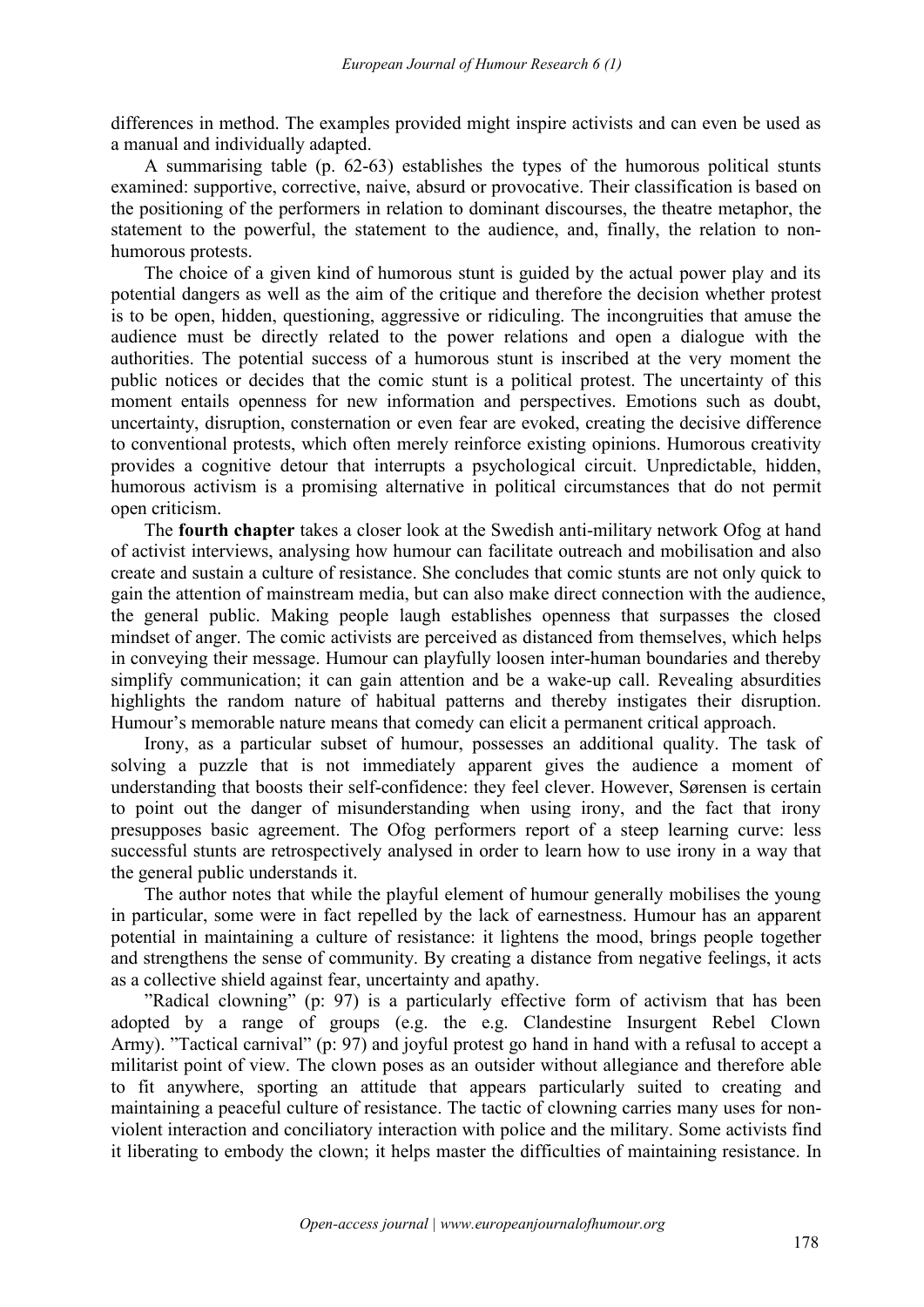all, "rebel clowning" (p. 98) undeniably contributes to the activists' internal loyalty, frees energies and sustainably cultivates a joint and active attitude of resistance.

Sørensen describes humour that serves to maintain resistance among the group as "internal" (p. 102), as opposed to external humour directed at the public. Humour that failed to be understood by the public it was addressed to has often eventually served the activists themselves. The fun enjoyed by the activist performers while planning a comic action must be considered a significant factor for sustaining an internal culture of resistance.

In the **fifth chapter**, Sørensen asks how humorous political stunts function in direct relation to the state, and whether they can influence political decision-makers at all. She describes events surrounding the Norwegian group KMV, who instigated political change in the treatment of total conscientious objectors throughout Scandinavia in the 1980s. In this long and controversial process, which bore many defeats for the pacifist anarchists, the use of humour did reveal the absurdity of the laws and systems. This seems to have incited further activists. It appears that legal change was eventually initiated by a combination of humorous and earnest strategies.

Humorous political activism is exposed to a series of dilemmas and risks, which Sørensen explores in the **sixth chapter**. Firstly, activists may undermine the seriousness of their own protest with their endeavours to provoke laughter; humour might ridicule the issue itself. Secondly, humour can always produce misunderstandings. Further problems might arise from mixing humorous and non-humorous aspects of activism. Ethically, ridicule can be perceived as offensive and violent. Finally, there is the risk that cynicism and satire can cause disillusionment rather than encouragement.

Sørensen's **seventh chapter** addresses humorous political stunts within the theory of non violent action. She sets out from Vinthagen's (2015) concept of a combination of resistance and construction expressed through four aspects: dialogue facilitation, power breaking, utopian enactment and normative regulation.

Humorous political stunts appeal to the imagination and the human need for spectacle and drama, thereby facilitating communication in particularly complex situations. This benefits the weaker side, because the powerful have less interest in communication that rests on unpredictable ambiguity and implies an uncertain outcome. The greatest potential appears to lie in the temporary and symbolic disruption of the dominant discourse. The revelation of paths to a different future disrupts the legitimacy of convention and shows alternatives to the present discourse. Within greater campaigns and movements, a position that differs from conventional protest in how it formulates resistance can make voices heard faster and more easily. Vinthagen (2015) also appeals to Ghandi's notion of questioning the normality of violence: this is where humorous political stunts make a contribution. However, this contribution will initiate only a temporary disruption, failing to guarantee the long-term disempowerment of violence.

All in all, Jul Maiken Sørensen has made an important contribution to the debate about the political uses of humour. The complexity of humour calls for a differentiated debate concerning its forms in activism. With its wide and well-structured spectrum of analyses, this book provides a thorough insight into humorous resistance in a range of contexts, power relationships and forms of rule and provides sufficient information to establish the opportunities and risks of concrete humorous stunts in political activism.

Although the second chapter falls short of entirely convincing of the necessity or usefulness of constructing different categories for the division of humorous stunts, and the analyses, especially in this chapter, are at times somewhat too peripatetic, it is worthwhile to persevere with reading this book.Sørensen's attention to detail goes hand in hand with a clarity that mostly provides explicit demonstrations of why and when humour can be of use in